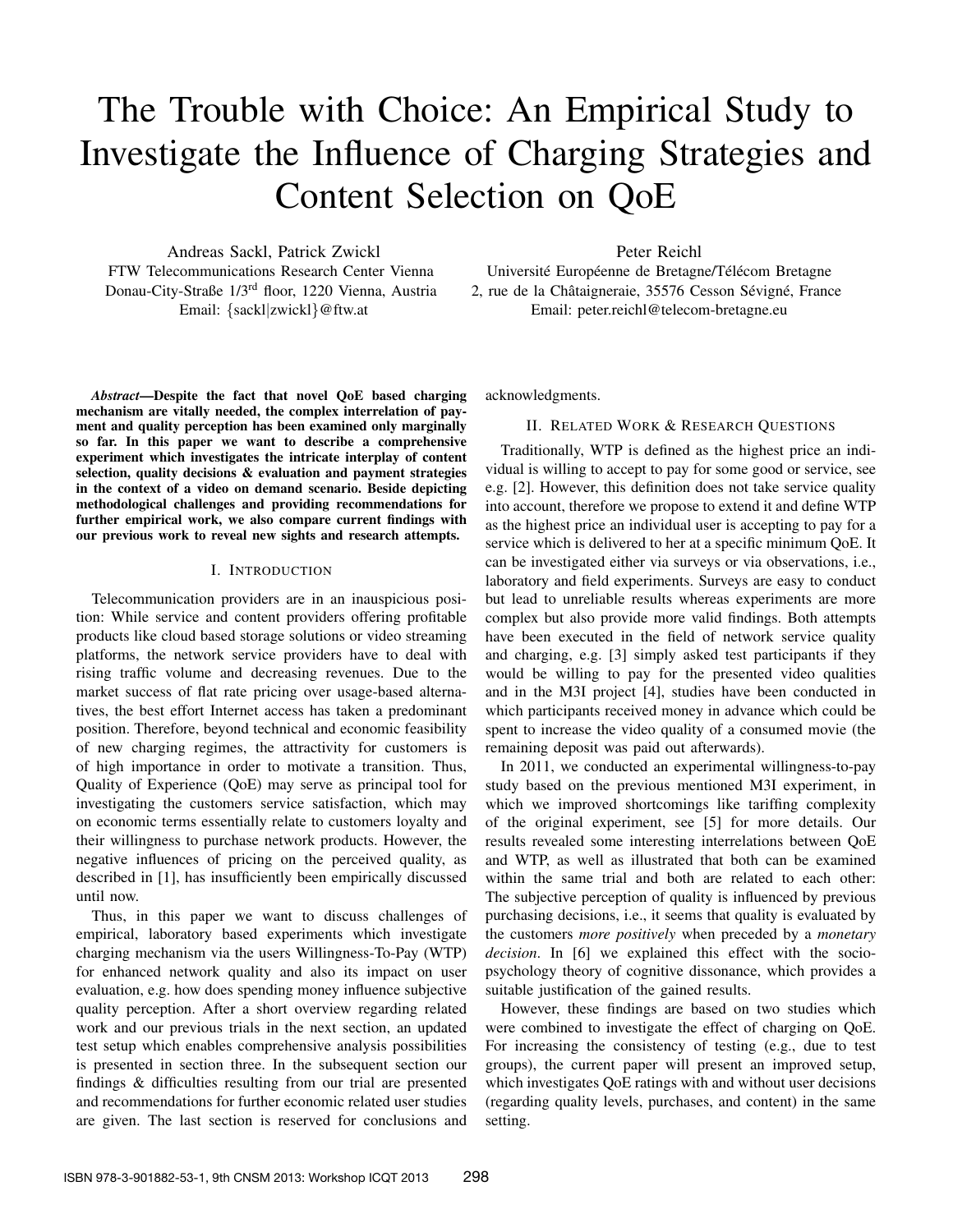| <b>Ouality Class</b>            | O0       | 01         | О2         | O3         | О4    | О5         | O6              | О7         | O8         | Q9    |
|---------------------------------|----------|------------|------------|------------|-------|------------|-----------------|------------|------------|-------|
| VBR [kBit/s]                    | 128      | 181        | 256        | 362        | 512   | 724        | 1024            | 1448       | 2048       | 2896  |
| Priceplan A $\lceil \in \rceil$ | $\Omega$ | 0.105      | 0.211      | 0.316      | 0.421 | 0.526      | 0.632           | 0.737      | 0.842      | 0.947 |
| Priceplan B $\lceil \in \rceil$ | $\Omega$ | 0.158      | 0.316      | 0.474      | 0.632 | 0.789      | 0.947           | 1.105      | 1.263      | 1.421 |
| Priceplan $C \in \{ \in \}$     | $\theta$ | 0.211      | 0.421      | 0.632      | 0.842 | 1.053      | 1.263           | 1.474      | 1.684      | 1.895 |
|                                 |          |            |            |            |       |            |                 |            |            |       |
| <b>Ouality Class</b>            | O10      | <b>O11</b> | <b>O12</b> | <b>O13</b> | O14   | <b>O15</b> | O <sub>16</sub> | <b>O17</b> | <b>O18</b> | O19   |
| VBR [kBit/s]                    | 4096     | 5793       | 8192       | 11585      | 16384 | 23170      | 32768           | 32768      | 32768      | 32768 |
| Priceplan A $\lceil \in \rceil$ | 1.053    | 1.158      | 1.263      | 1.368      | 1.474 | 1.579      | 1.684           | 1.789      | 1.895      | 2     |
| Priceplan B $\lceil \in \rceil$ | 1.579    | 1.737      | 1.895      | 2.053      | 2.211 | 2.368      | 2.526           | 2.684      | 2.842      | 3     |

TABLE I QUALITY CLASSES WITH VIDEO BITRATE AND FEES

Therefore, the following research question is defined in order to act as an audit and extension of our previous results in [5], [6]:

*RQ1: What is the influence of quality, content and charging decisions on quality perception?*

In our previous work we did not change the prices for quality enhancement during the trial, e.g. in [5] all users were *charged equally* for choosing a certain quality level. Especially regarding *price discrimination* considerations, the influence of varying fees for quality enhancement has to be considered in empirical experiments. Therefore, we extended our setup with the possibility to apply three charging mechanism, named *price plan A, B and C*. As depicted in Table I, each available video quality class *Q0 - Q19* is charged differently depending on the set price plan. The lowest quality class Q0 is always for free, wheres the additionally classes are linearly getting more expensive up to the highest quality class Q19 which is charged with  $\epsilon$  2 - 4. The influence of varying charing fees for quality enhancement is investigated via the second research question:

*RQ2: What is the influence of price plans on quality selection and perception?*

In our trial each user has to make overall three quality decisions and for each decision one of the three previously mentioned price plans can be applied, e.g. user 18 has to make her first quality decision under price plan C, her second quality decision under price plan B and her last quality selection under price plan A. Therefore, several *price plan patterns* can be set for each user. Table II depicts the three relevant patterns we used in our trial: we are able to investigate the influence of *increasing prices* (pattern I), the influence of *decreasing prices* (pattern II) and the influence of *constant prices* (pattern III), which is recapped in the third research question:

*RQ3: What is the influence of price plan patterns on quality selection and perception?*

For a more detailed investigation of influencing factors explaining the customer's selection behavior regarding price and quality, we implemented the quality classes Q16 - Q19: whereas the video bitrate remains *constant* at the highest available value, the prices *increases* up to the maximum charged fee, see Table I. Therefore, it is not rational to chose a higher quality class than Q16, but due to individual preferences a certain market demand may exist. Thus, the last research question can be formulated as follows:

*RQ4: What is the influence of unsubstantiated expensive quality classes on quality selection and perception?*

| <b>Pattern</b>     | <b>Description</b>       | <b>Iteration 1</b> | <b>Iteration 2</b> | <b>Iteration 3</b> |  |  |  |
|--------------------|--------------------------|--------------------|--------------------|--------------------|--|--|--|
|                    | <i>Increasing prices</i> |                    |                    |                    |  |  |  |
| П                  | Decreasing princes       |                    |                    |                    |  |  |  |
| Ш                  | <b>Constant Prices</b>   | в                  | В                  | (C/A)              |  |  |  |
| TABLE II           |                          |                    |                    |                    |  |  |  |
| PRICEPLAN PATTERNS |                          |                    |                    |                    |  |  |  |

# III. STUDY SETUP

Due to space limitations, only a brief overview of our study's complex technical setup, i.e., test components and procedures, is given in the following subsection. There are three QoE ratings for each user-initiated quality/content decision, which provide the basis for our analysis. Therefore, this section is aligned regarding these subjective quality evaluations.

### *A. Rating I: without user decisions*

At the beginning of the trial, our test participants have to evaluate 17 video clips (1080p, h.264 codec, duration of 10 seconds) encoded with 17 videobitrates ranging from 128 kBit/s to 32768 kBit/s, see quality classes Q0 to Q16 in Table I. Each video bitrate is tested once per user. According to [7], our participants use a standard, continuous 5-point ACR-scale ranging from "excellent" to "bad" to evaluate the automatically presented videos and with the yes/no question "Would you consume this video in the presented quality at home?" the so called *acceptance* is determined.

This first round is used to investigate the subjective quality perception *without any user decisions*, i.e., the participants do not make any decision regarding the consumed content, quality or expenditure. In this paper we refer to these measurements as *Rating 1*, see Table III.

## *B. Rating II: Content and payment decisions*

Similar to [5] and [4], our test users received cash in advance of  $\in$  10, which could be used to increase the presented video quality while consuming a selected movie, i.e. the participants have to pay with *real money* to increase the quality. At the end of the test, the remaining deposit is paid out to the users. Reminder: The lowest available quality was always for free and for the highest quality the user had to pay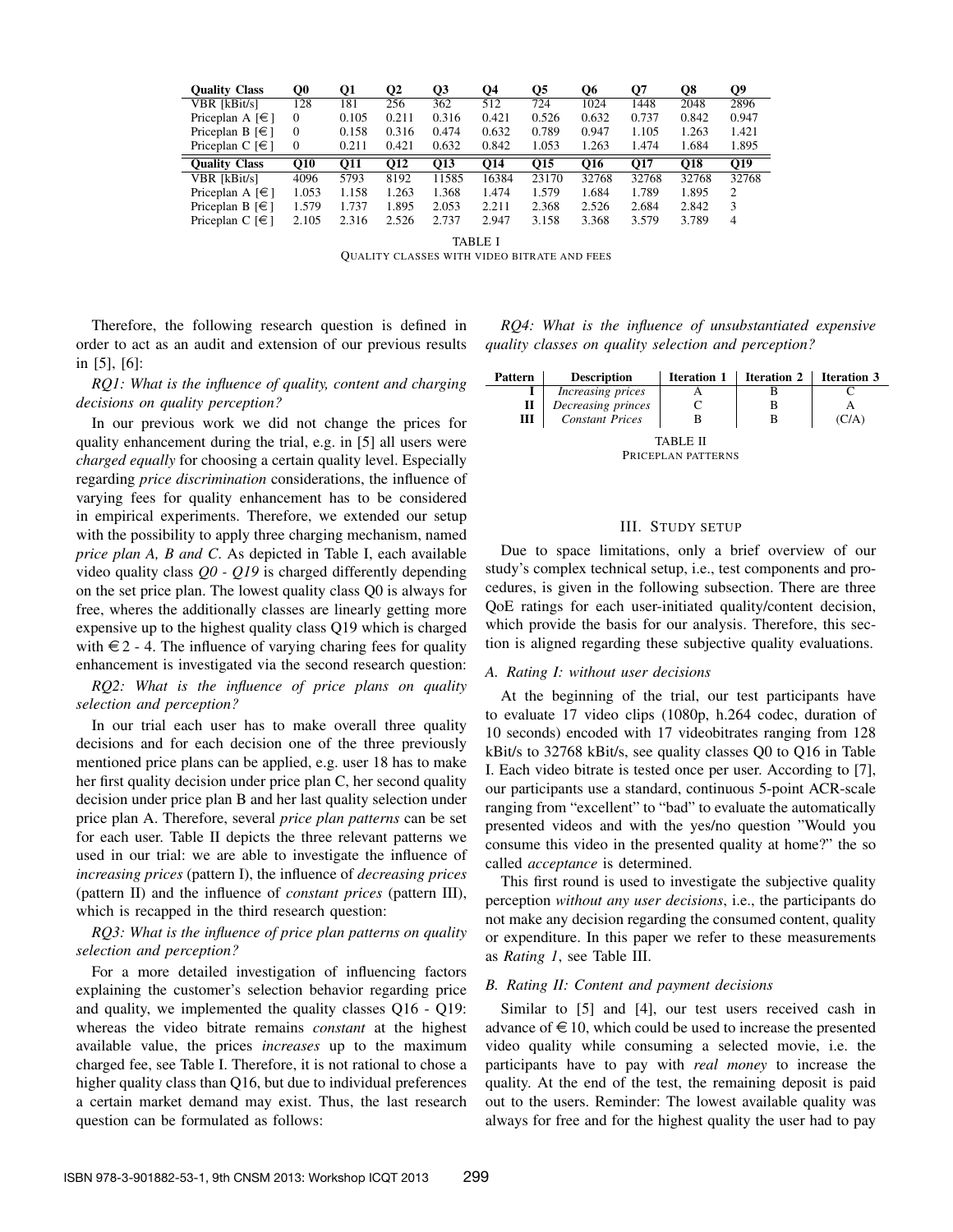

Fig. 1. Paid out money at the end of the test. Only 4.6% of our users did not spent any money on quality enhancement and therefore received the maximum paid out deposit of  $\in$  10

|            | Description             | Content<br>selected? | Monetary / Qual-<br>ity decision? |  |  |
|------------|-------------------------|----------------------|-----------------------------------|--|--|
| Rating 1   | begin of study          | no                   | no                                |  |  |
| Rating 2   | after video consumption | yes                  | yes                               |  |  |
| Rating 3   | end of study            | yes                  | no                                |  |  |
| TARI E III |                         |                      |                                   |  |  |

QOE MEASUREMENTS

between  $\epsilon$ 2 and  $\epsilon$ 4 per selected movie, depending on the current price plan, see Table I.

We use an adaptive streaming system, based on Apple's HLS (HTTP Live Streaming) to enable the functionality of adapting the video quality during consumption. Our users are able to chose via an iPad-Interface their preferred videos from a set of 20 action movies, each with a duration of 20 minutes. After a movie is chosen, the test user is able to try out all video qualities by interaction with a so called jog wheel  $<sup>1</sup>$ ,</sup> i.e. turning the wheel clockwise increases the quality and vice versa. According to Table I, the user is able to switch between 20 quality classes. The current deposit and the current charge, e.g.  $\in 0.211$  for quality level Q2 in price plan A, are displayed via a small screen located near the TV set. The description of the effective quality class is *not* displayed, i.e., only monetary aspects are directly visible. Therefore, the user is forced to make a decision based on current *charge* and *perceived quality / QoE* instead of considering *objective, QoS-related* aspects like the displayed name of the currently applied quality class. Missing quality labels also lead to the effect that our users are not able to remember and automatically apply the previously set quality and therefore the actual decision is based on current quality perception and charges.

The user is able to try out all quality classes for free during the first 5 minutes of the video. Thereafter, the last selection is irreversibly set and the related fee is withdrawn from the deposit. After the video has ended, the participant rates the perceived video quality in the same way as described in the previous subsection. We refer to this measurement as *Rating 2*, see Table III.



Fig. 2. Number of selections for each quality class for all users and all iterations

Overall, each user selects three videos (iteration 1,2 and 3) and each participant is randomly assigned to a certain price plan pattern, see Table II. For example, pattern II means that price plan C is applied to the first selected movie (iteration 1), price plan B is applied to the second movie (iteration 2) and price plan C is applied to the third selected movie (iteration 3). Overall, 14 users were assigned to patter I, 15 users to pattern II and 14 users to pattern III.

### *C. Rating III: without payment decisions*

At the end of the complete test, i.e., after three movies have been selected, consumed & evaluated and some additional questionnaires have been filled out, the user has to rate again her selected three videos with the selected quality, but of course with no additional payment. We refer to this evaluation as *Rating 3*, see Table III.

## IV. RESULTS

Overall, 43 test users from Austria participated in our study (31 female, 12 male). 26 of them were between 18 and 30 years, 10 were between 31 and 45 years old and 7 were older than 45 years. Most of them (16) were employed or students (16), only 8 participants were in a relationship or married and only 3 users were experienced with charged Video on Demand services.

#### *A. Methodological challenges*

Empirical user studies including decision processes (regarding content, quality, payment,...etc.) are always critical in terms of *practicability*, i.e., one can only be sure that the experimental design successfully worked *after the study* has been conducted. In our case, only two users did not spend any amount of their deposit to increase the presented video quality, i.e., a large amount of our participants actually spent money and therefore interacted with the system and made decisions regarding enhancement, see Figure 1. This overall behavior shows that our choice regarding deposit, charging, available content and video duration was suitable for the test purpose. For more details, please see [8].

In contrast to usual QoE user studies, e.g. [9], in which every tested condition appears aligned with a test plan, in the current experiment test subjects individually select their

<sup>1</sup>http://retail.contourdesign.com/?/products/22, last accessed: May 21, 2013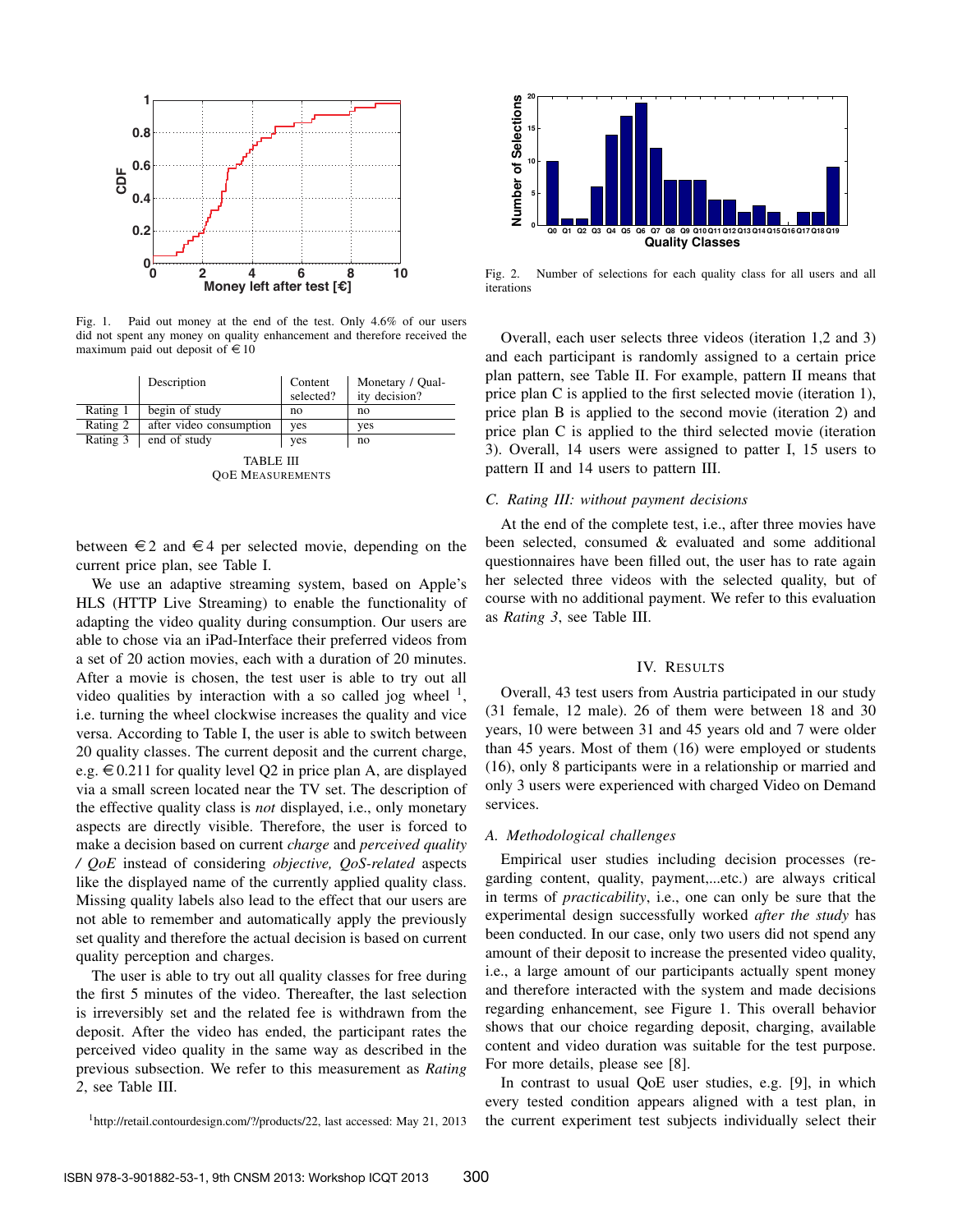

Fig. 3. Quality perception without any influence by charging, quality and content selection. Bars and 95%-CI intervals show video quality MOS ratings whereas the red line indicates acceptance rate



Fig. 4. Original 20 quality classes were aggregated to 5 classes, MOS video quality ratings: 5=best and 1=worst, confidence intervals are given for a level of 0.05, Ratings 1,2 and 3 refer to Table III

condition, i.e., some quality levels may be more popular than others. For example, quality level Q5 was selected 19 times whereas quality class Q17 was chosen only twice. Thus, there may not be meaningful results for each individual quality class as some only have a sample size of two. Therefore, we decided to aggregate our 20 quality classes. After some attempts we decided to combine 4 quality classes to one superclass resulting in 5 superclasses (Q0-Q3, Q4-Q7...etc.) in order to increase the sample sizes. On the one hand we unfortunately lose granularity regarding quality classes, but on the other hand more robust analysis can be conducted.

In the following subsections IV-D and IV-E we compared MOS ratings with other aspects. To guarantee comparability with the MOS (Mean Opinion Score) ratings, we decided to compare *mean* values of the selected quality and the spent money instead of using other metrics, e.g. median values.

### *B. Quality Evaluation without any user decisions*

Figure 3 shows the results regarding subjective quality perception of videos which were not influenced by any user decisions regarding payment, quality or content, see subsection III-A. We observe that over the entire range of quality classes (Q0 to Q16), there is a significant correlation between quality perception (blue bars, including confidence intervals) and acceptance rate (red line). Hence, this illustrates that our



Fig. 5. Original 20 quality classes were aggregated to 5 classes, acceptance is the percentage amount of users who positively answered the question "Would consume this video in this quality at home?", Ratings 1,2 and 3 refer to Table III

choice regarding video bitrates were appropriate, i.e. over all quality classes ratings increases when video bitrate rises. According to Table III, this measurement represents *Rating 1*.

### *C. Influence of user decisions on quality perception*

In [6], we discussed to which extent the social-psychological effect of *cognitive dissonance* leads to different quality perceptions regarding monetary decisions. According to this hypothesis, paying for an enhanced quality level leads to a more positive subjective quality evaluation in contrast to an evaluation without any monetary decisions. As far as the current experiment is concerned, our results depicted in Fig. 4 and 5 cannot confirm this hypothesis. Figure 4 and 5 show that there are no significant differences regarding MOS values and acceptance rate between ratings with and without monetary decisions (red vs. blue line). Figure 6 depicts the differences of the Rating 1 and Rating 2 (DiffMOS): For low quality levels Q0-Q3 and Q4-Q7, the difference is negative, which is contrary to our hypotheses that quality and paying decisions *positively* influence quality evaluation, whereas higher quality levels tendentially lead to positive, smaller differences.

Hence, based on the results of the current experiment, we cannot confirm our earlier hypothesis, and the effect of payment on subjective quality perception cannot be clarified unambiguously: Our previous work indicates a significant interrelationship, whereas the current experiment leads to opposite results. Both experiments could be affected by test setup characteristics, e.g., amount of quality classes, content etc., by unidentified user characteristics or other unknown biases. Therefore, research question RQ1 can not definite & satisfactorily be answered, and we have to leave further clarification to future work.

However, it seems that *active content selection* could have an positive impact on quality perception: The green line in Figure 4 and 5 depicts the results of *Rating 1*, i.e. without any user decision regarding content, quality or charging. Especially for low video qualities scenarios (Q0-Q3), the acceptance rate is clearly lower compared to *Rating 2* and *Rating 3*, and there are also tendencies in the MOS quality ratings, even if they are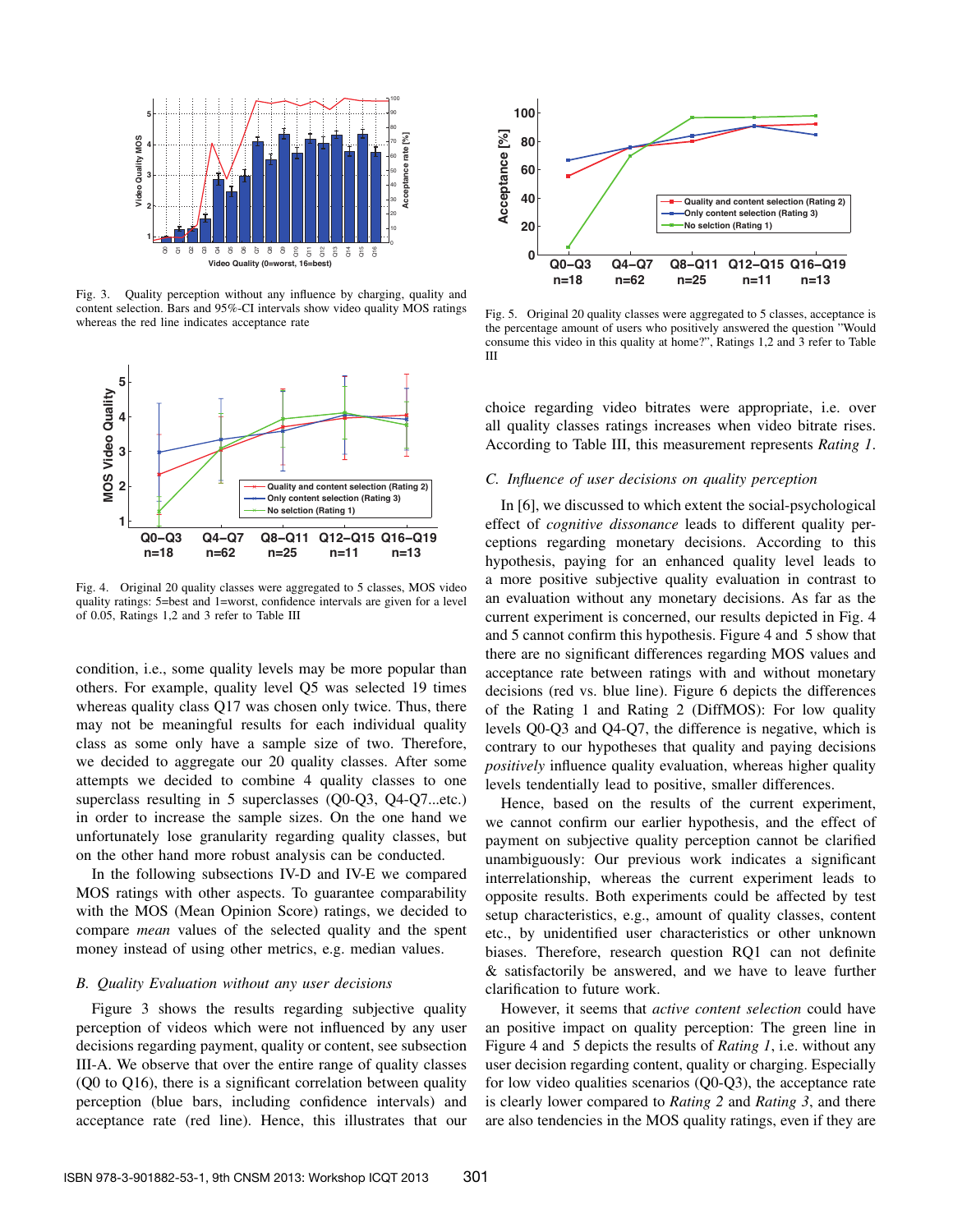

Fig. 6. Difference between ratings with payment and without payment decision (DiffMOS)

not significant. *Content selection* as the distinguishing factor between *Rating 1* and *Rating 2/3* could explain the differences in the quality perception.

# *D. Influence of price plans*

As depicted in Table I various price plans were applied, e.g. user 17 was assigned to price plan A for his first movie selection (Iteration 1) and to price plan B for his second movie selection (Iteration 2). Figure 8 (left) shows small changes for both average selected quality (red line) and average spent money (blue line) for different charging: Even if prices increases, on average our participants did not significantly reduce the selected quality (red line), which leads to an increase on average money spent (blue line) when more expensive price plans are applied. At least under the circumstances of our experiment, there is a tendency that users prefer constant quality to constant payments on average.

The MOS ratings in Figure 8 (right, red line) are in line with the average selected quality ratings in Figure 8 (left, red line), i.e., different price plans do not influence the subjective perceived quality.

## *E. Influence of price plan patterns*

As depicted in Table II, various combinations of the price plans A, B and C were applied. In Figure 7 the influence of the patterns on the average selected quality, the average money spent, the video quality MOS ratings and acceptance rate is depicted. Whereas the selected quality for the increasing price plan (A-B-C) did not change during the first two iterations, the subjective ratings regarding video quality MOS and acceptance rate decreased. For decreasing prices (C-B-A), there is hardly any change in selected quality and MOS ratings.

It seems that the subjective quality perception is influenced by previous pricing factors: if a comparison between *current* and *previous* iteration leads to a *negative* evaluation, i.e. the same quality is more expensive now, the resulting subjective perceived quality is lowered. The depicted spent money per price plan pattern is in line with our former findings: whereas quality is held constant, personal payment is adapted to increasing or decreasing prices.

#### *F. Generosity & cognitive dissonance*

As shown in Table I, the quality classes Q16, Q17, Q18 and Q19 were identically coded with 32,768 kBit/s but differently



Fig. 8. Influence of price plans on average selected quality (left) and average subjective perceived quality (right)

charged. From a rational point of view, it does not make any sense to invest in a higher quality class above Q16. Interestingly, nobody chose quality class Q16 whereas higher quality classes have been selected 13 times, see Figure 2. Regarding the three price plans, the distribution of choosing these classes is equally distributed: A=4  $(11.1\%)$ , B=6  $(10.7\%)$ and C=3(8.1%). Therefore, the price plans have no influence on squandering money. We conducted a t-test to compare the DiffMOS values between quality selections above and below Q16, but no differences have been found, i.e. generosity does not effect the quality perception in a negative or positive way.

Thus, *first degree price discrimination* for QoE charging is, beside its legal and regulatory implications, a feasible tool for increasing provider revenues without hampering the product/quality perceptions. In particular, especially the customer segment of quality-seeking customers may be subdivided and targeted by different maximum prices according their willingness-to-pay and price sensitivity of demand (third degree price discrimination).

After the first iteration, our participants filled out a questionary dealing with cognitive dissonance related questions. Among other, they were asked: *How painful was the financial and the quality decision?* As depicted in Figure 9, there is a small tendency that with increasing quality classes and charging fees, the approval of this question increases. But for the quality classes higher than Q16, the approval drops to the lowest value. It seems that spendthrift users have no troubles with paying the highest price even if it is unnecessary from a rational point of view.

There were several other questions handed out after the first iteration which deals with cognitive dissonance related aspects, e.g. *I asked myself if I really needed the selected video quality* or *I asked myself if my purchasing was correct*. There were no significant correlations between these questions and the spent money and also no significant correlations regarding the diffMOS-values. Therefore, these findings do not support our assumption that cognitive dissonance is involved in subjective quality perception and purchasing situations.

## V. CONCLUSION AND OUTLOOK

Our experiment clearly shows, that the connection between spending money and quality perception is more intricate than expected. Whereas previous findings indicates that selecting and paying for a certain video quality positively influence